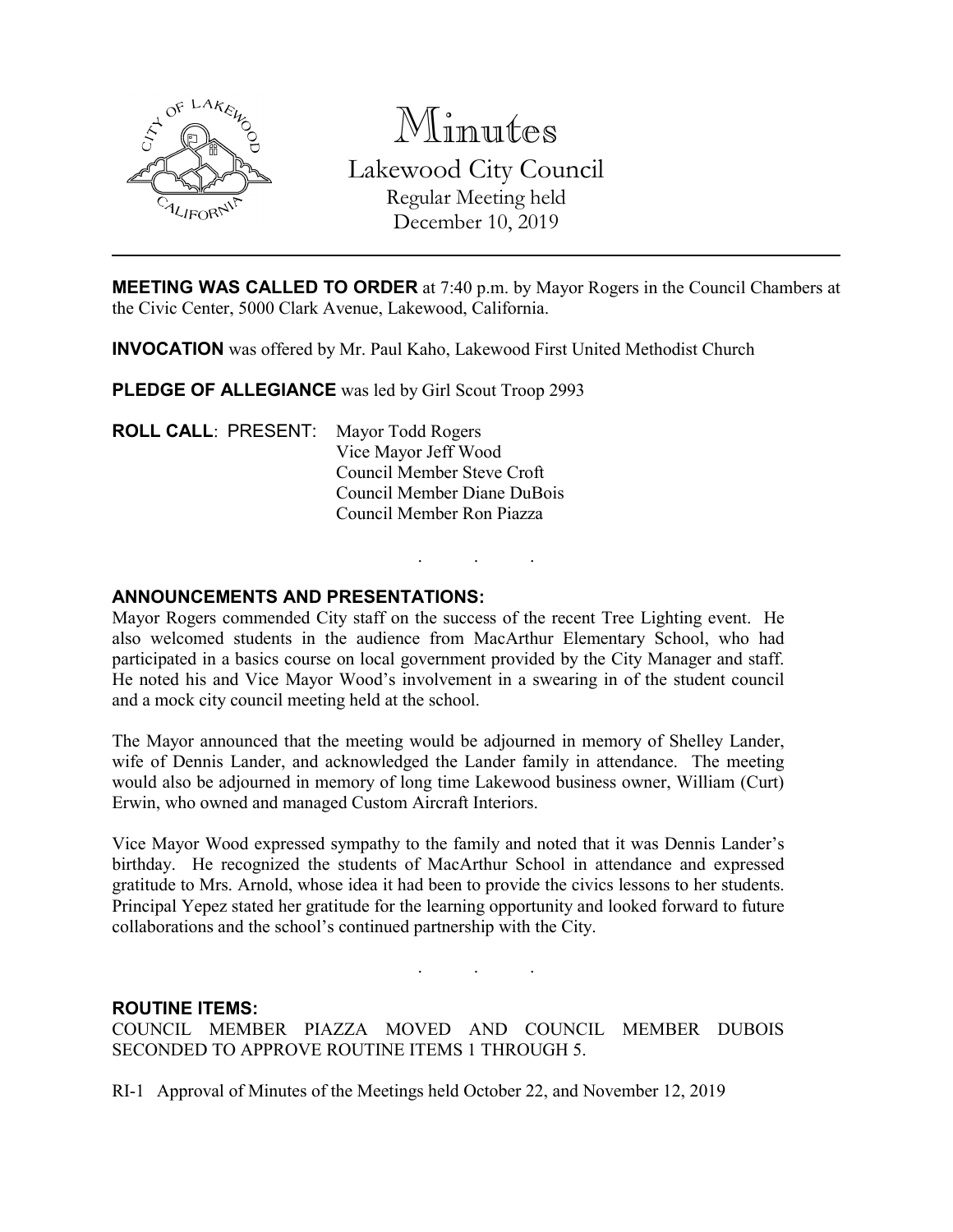#### **ROUTINE ITEMS:** - Continued

RI-2 Approval of Personnel Transactions

- RI-3 Approval of Registers of Demands
- RI-4 Report of City Council Committees' Activities
- RI-5 Purchase of One 2020 Chevrolet Silverado C3500 with Dump Body

UPON ROLL CALL VOTE, THE MOTION WAS APPROVED:

AYES: COUNCIL MEMBERS: Croft, DuBois, Wood, Piazza and Rogers NAYS: COUNCIL MEMBERS: None

# **1.1 • AWARD OF BID FOR PUBLIC WORKS PROJECT NO. 2020-1, DRILLING WELL 28**

. . .

Mayor Rogers stated that the project being considered was for necessary infrastructure improvements to Lakewood's water system and would utilize the City's water fund, a locally controlled source of revenue that could not be directed elsewhere, unlike the City's general fund, which comprised a portion of the City's overall budget currently facing a \$10 million deficit due to State takeaways.

Lisa Rapp, Director of Public Works, made a presentation based on the report in the agenda and explained that Lakewood's water system depended on deep wells throughout the City for its water supply. She added that the City currently operated ten drinking water production wells, which were drilled between 1937 and 2006. Based on the 2017 Water System Master Plan, five of the ten wells were constructed before the 1960s and exceeded their designed life of service. It was proposed that Well 28 be constructed near the northeast corner of the Arbor Water Yard at 5812 Arbor Road and would be drilled to be about 1,000 feet deep with a target production capacity of 2,400 gallons per minute. She stated that seven bids were received and and that staff had verified that the low bidder, Bakersfield Well & Pump, was properly licensed for this type of work. She concluded by stating that staff recommended that the City Council award a contract for PW Project, 2020-1, Drilling Well 28, in the amount of \$1,152,516.50 to Bakersfield Well & Pump Company of Bakersfield, CA and authorize the Mayor to sign the contract in a form approved by the City Attorney; appropriate \$1,302,516.50 in Water Fund Reserves for drilling and construction of Well 28; authorize staff to approve a cumulative total of contract change orders, as needed, not to exceed \$150,000; and adopt the plans, specifications and working details for the project.

Council Member Piazza concurred with Council Member Croft's comments that the Water Resources Committee had reviewed the well replacement as part of the City's Water Master Plan and that adequate funds were available in the water fund.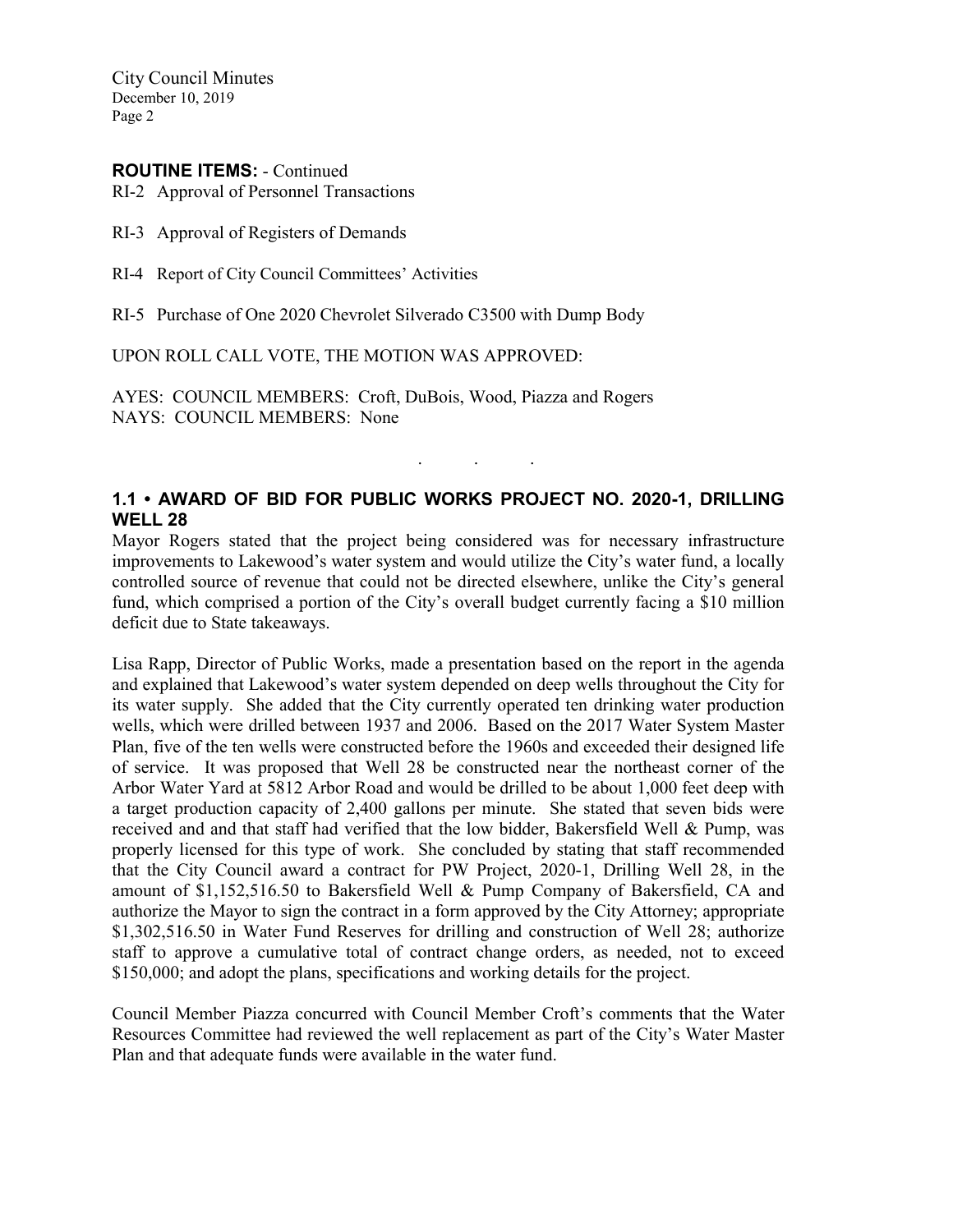## **1.1 • AWARD OF BID FOR PW NO. 2020-1, DRILLING WELL 28** - Continued

Mayor Rogers opened the public hearing at 8:00 p.m. and called for anyone in the audience wishing to address the City Council on this matter. There was no response.

COUNCIL MEMBER CROFT MOVED AND COUNCIL MEMBER DUBOIS SECONDED TO APPROVE STAFF'S RECOMMENDATIONS. UPON ROLL CALL VOTE, THE MOTION WAS APPROVED:

AYES: COUNCIL MEMBERS: Croft, DuBois, Wood, Piazza and Rogers NAYS: COUNCIL MEMBERS: None

## **2.1 • ORDINANCE NO. 2019-4; AN URGENCY ORDINANCE TO RETAIN PERMISSIBLE LOCAL CONTROLS RELATING TO ACCESSORY DWELLING UNITS**

. . .

Steve Skolnik, Office of the City Attorney, reported that the State Legislature adopted several new housing laws that would become effective on January 1, 2020, and that provisions in the laws modified or eliminated several local controls on Accessory Dwelling Units (ADUs). He explained that the Community Development Department had been in the process of developing an ordinance in an attempt to maximize those local controls which were still available, for presentation to the Planning and Environment Commission and City Council. He stated that the purpose of this urgency ordinance was to proactively retain all local standards and design controls that were not otherwise overridden by State law and that it was necessary to preserve those portions of the Lakewood Municipal Code pertaining to Accessory Dwelling Units which would not be preempted by State law after January 1, 2020. It was staff's recommendation that the City Council adopt the proposed urgency ordinance to retain Local Controls regarding Accessory Dwelling Units. He noted that a letter had been received from an attorney for a housing advocacy organization questioning the methodology in complying with the new State law and that after explaining to him that this had been intended as a short-term interim solution, he indicated that he simply wanted to go on record regarding the item and that as long as he knew that a new comprehensive ordinance was being drafted, he had no objection with this moving forward.

In response to remarks from Mayor Rogers, Director of Community Development, Abel Avalos, explained that accessory dwelling units were residential units that were sometimes called granny flats or bachelor pads and that the proposed ordinance had been the result of staff's attempt to strike a balance between requirements to allow more ADU's as dictated by Sacramento legislators with the quality of life issues faced by cities, such as limited parking and overcrowding. He stated that under current State law, two additional units were allowed to be developed out of existing single family homes and cited garage conversions and junior accessory dwelling units as examples of such modifications.

Mayor Rogers commented that State law essentially allowed for the conversion of single family homes into multi-family parcels, which would dramatically change the character of neighborhoods and would leave cities with little or no control in terms of parking or setback requirements. He added that while the City was willing to do its part in dealing with the housing crisis, protecting Lakewood residents and neighborhoods was also important.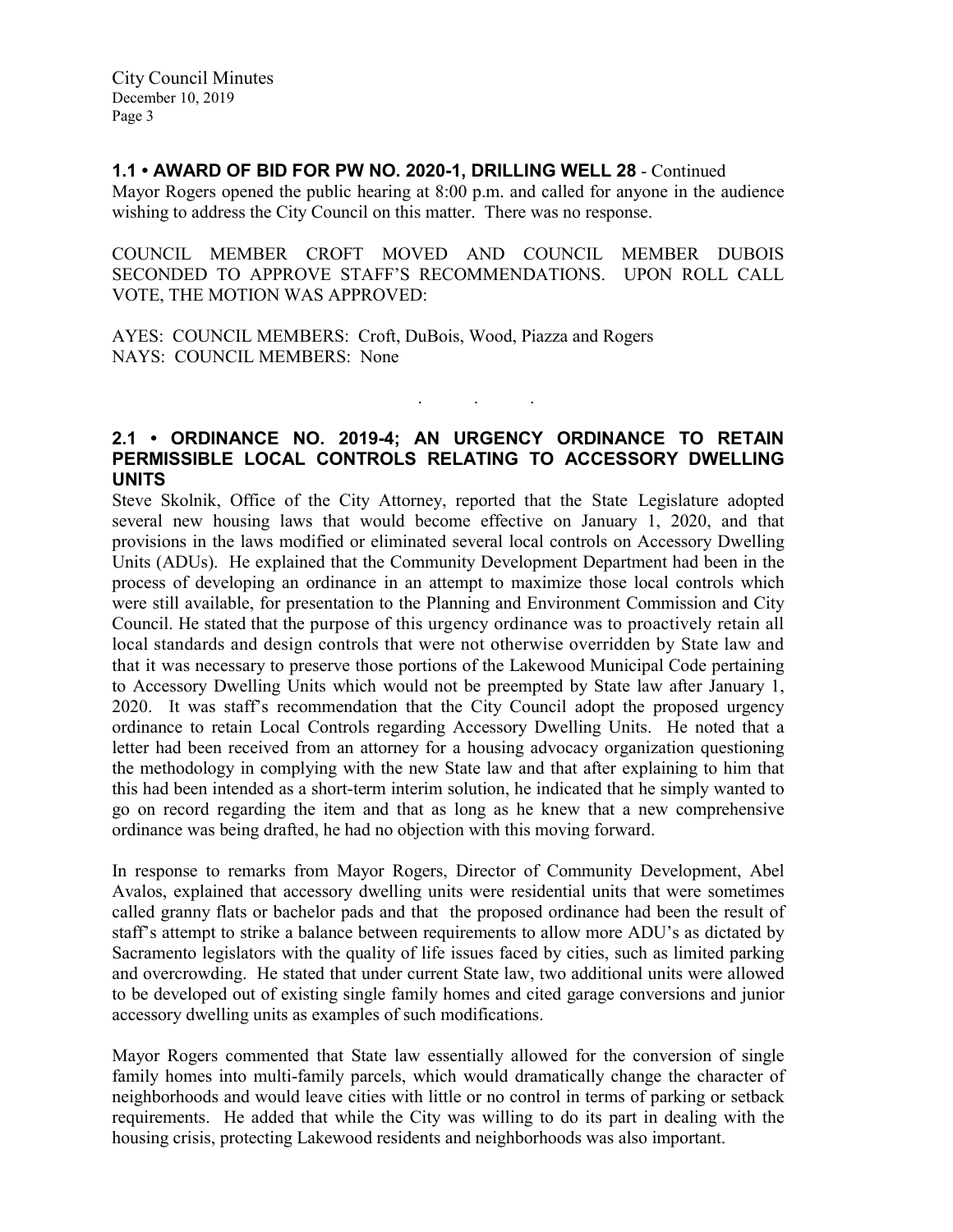**2.1 • O2019-4; AN URGENCY ORDINANCE TO RETAIN PERMISSIBLE LOCAL CONTROLS RELATING TO ACCESSORY DWELLING UNITS** - Continued ORDINANCE NO. 2019-4; AN URGENCY ORDINANCE OF THE CITY COUNCIL OF THE CITY OF LAKEWOOD, CALIFORNIA, TO RETAIN PERMISSIBLE LOCAL CONTROLS RELATING TO ACCESSORY DWELLING UNITS was read by title by the City Clerk.

COUNCIL MEMBER CROFT MOVED AND COUNCIL MEMBER DUBOIS SECONDED TO WAIVE FURTHER READING AND ADOPT ORDINANCE NO. 2019-4. UPON ROLL CALL VOTE, THE MOTION WAS APPROVED:

AYES: COUNCIL MEMBERS: Croft, DuBois, Wood, Piazza and Rogers NAYS: COUNCIL MEMBERS: None

## **3.1 • REVIEW OF COMPREHENSIVE ANNUAL FINANCIAL REPORT (CAFR) FOR YEAR ENDED JUNE 30, 2019, AND PRESENTATION OF GOVERNMENT FINANCE OFFICERS ASSOCIATION (GFOA) AWARD**

. . .

Jose Gomez, Director of Finance and Administrative Services made a presentation based on the report in the agenda and stated that the Comprehensive Annual Financial Report (CAFR) had been compiled by the Finance and Administrative Services Department staff and audited by the independent public accounting firm Pun Group LLP. He reported that as one of two major financial documents prepared by staff, the CAFR focused on the City's financial performance during the past fiscal year. He explained that in preparation for the City's annual audit and the development of the CAFR, the Audit Committee, comprised of two Council Members Piazza and Croft, had convened twice. The meetings, with staff and the Pun Group, took place prior to the start of the audit and after its completion when the financial statements were available in draft form. Staff recommended the City Council receive and file the City of Lakewood Comprehensive Annual Financial Report (CAFR) Year Ended June 30, 2019 and accept the GFOA Certificate of Achievement for Excellence in Financial Reporting award for the Fiscal Year ending June 30, 2018.

Ken Pun, managing partner of the Pun Group, displayed slides and highlighted the elements of the annual financial report including the financial statement and audit results. He presented the Government Finance Officers Association Certificate of Achievement for Excellence in Financial Reporting.

Mayor Rogers expressed gratitude to the Committee for working hand in hand with staff to develop the report and keeping a close eye on the City's finances and to the entire City Council for fiscal prudence and ensuring that Lakewood remained financially viable no matter the circumstances.

Council Member Piazza commended staff of the Finance and Administrative Services Department for their efforts in preparing the CAFR under difficult financial circumstances. He highlighted the City's having maintained \$149 million worth of assets with \$1.5 million as shown in the CAFR and that continued maintenance of the large number of aging facilities could not be sustained under the current trend.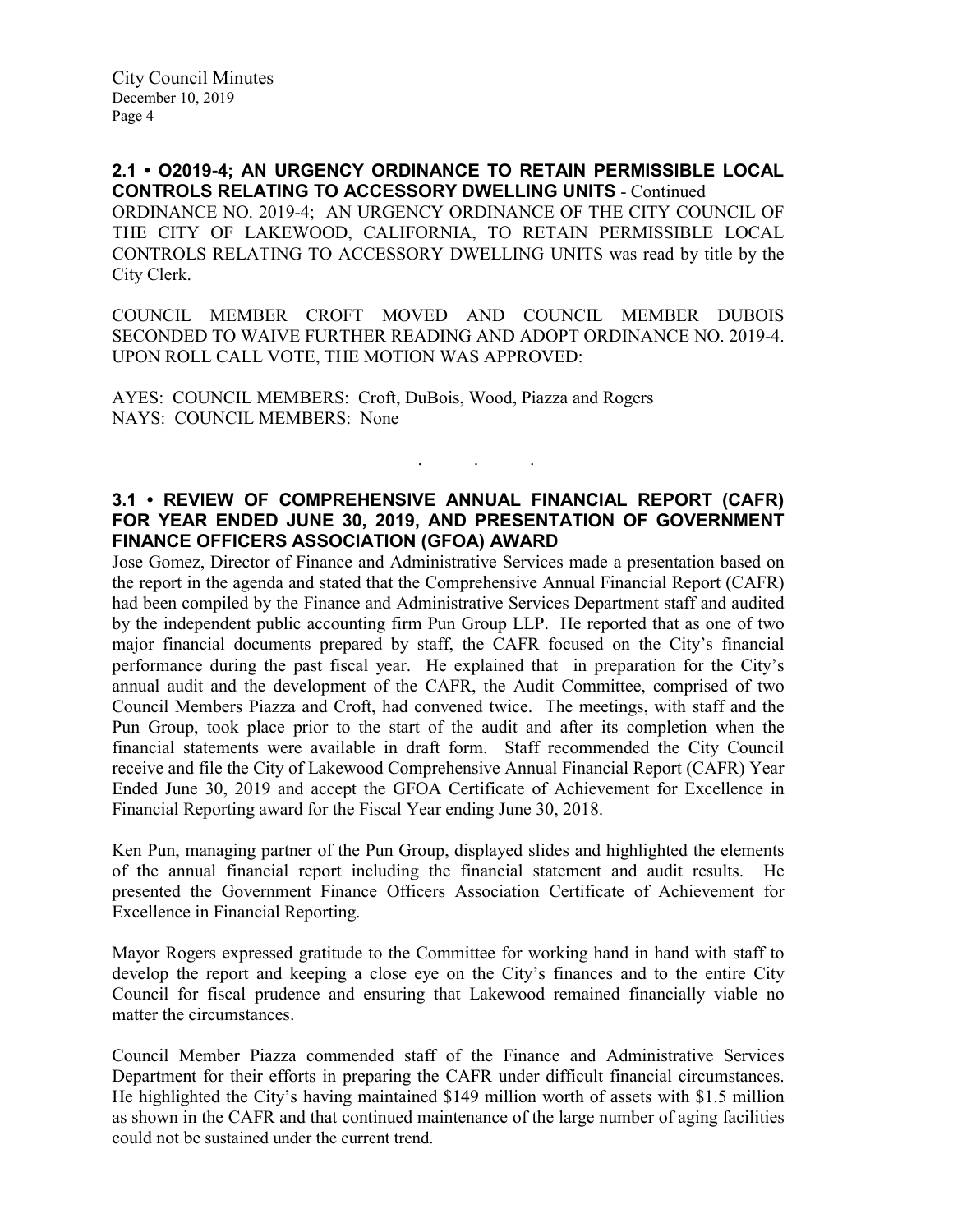# **3.1 • REVIEW OF CAFR AND PRESENTATION OF GFOA AWARD** - Continued

Council Member Croft reiterated the differences between the CAFR, which was a tool to look at past financial performance, and the budget, where limits were set and necessary adjustments were made. He pointed out the City's efforts at being fiscally responsible and living within its means citing as an example the Bolivar Water Capture Project, which had been paid for entirely by Caltrans and had been identified as an asset.

Thaddeus McCormack, City Manager, added that while the CAFR provided a backward view in demonstrating the City living within its means, it did not look forward at what had been forecast in terms of projected expenditure estimates and diminished resources, which were components of the structural deficit.

COUNCIL MEMBER DUBOIS MOVED AND COUNCIL MEMBER CROFT SECONDED TO RECEIVE AND FILE THE COMPREHENSIVE ANNUAL FINANCIAL REPORT YEAR ENDED JUNE 30, 2019 AND ACCEPT THE GFOA CERTIFICATE OF ACHIEVEMENT FOR EXCELLENCE IN FINANCIAL REPORTING AWARD FOR THE FISCAL YEAR ENDING JUNE 30, 2018. THERE BEING NO OBJECTION, IT WAS SO ORDERED.

# **3.2 • APPROVAL OF AGREEMENTS FOR WATER BILLING AND DATA MANAGEMENT SERVICES**

. . .

City Manager Thaddeus McCormack made a presentation based on the report in the agenda and explained that in November 2019, the City had been informed that its current water billing services vendor, Global Water Management, Inc. (Fathom), would no longer be providing service to its clients and would cease operations on November 30, 2019. On November 12, Fathom offered a solution that involved contracting with an alternate service provider, Vertex Data Utility Services, LLC (Vertex), which proposed to acquire the rights to utilize Fathom's software and billing platform to provide uninterrupted billing services to the City and its customers for a period of time until the migration to Vertex's platform. This solution was contingent upon Vertex receiving contract commitments from a minimum number of utilities. On November 24, the City was notified by Vertex that the necessary level of commitment from other utilities was not secured, effectively rendering Fathom's proposed solution unviable. In the meantime, a new entity emerged who made a proposal to buy Fathom outright. At a Special Meeting held on November 26, the City Council received an update on the status of the Fathom situation and outlined what were the only two viable options available to the City at the time that would provide for some semblance of continuity and the least disruption for customers, a scenario whereby the new entity purchased Fathom; and, the other scenario whereby the City would contract with the various Fathom subcontractors and take on the "back office" functions that Fathom had heretofore been performing (Conglomerate Solution). On December 5, the City was informed that the entity attempting to buy Fathom was unsuccessful in its efforts, thus eliminating the first scenario as an option. Fathom used a combination of proprietary software and subcontractor technology to provide several components of its billing services to the City.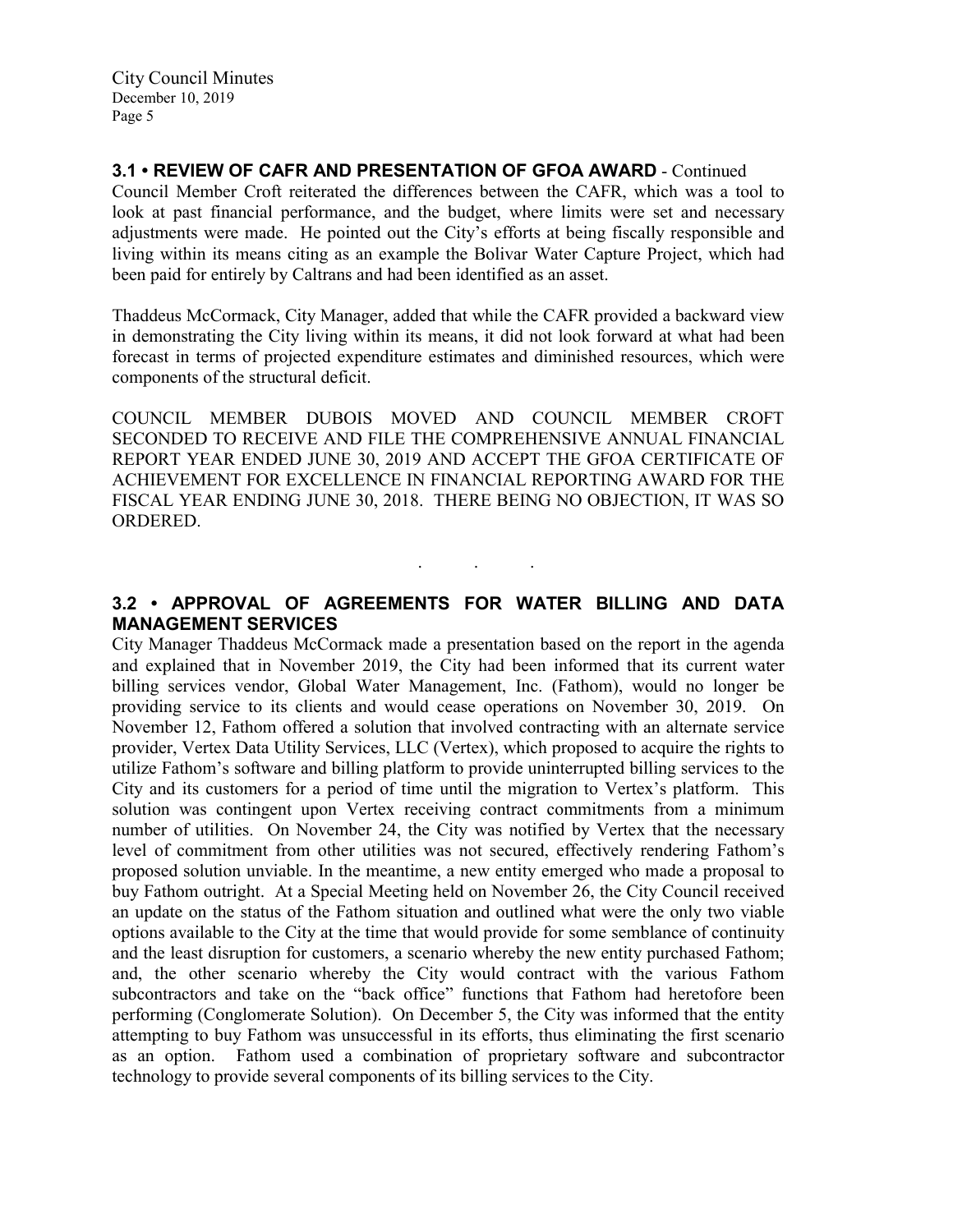# **3.2 • WATER BILLING AND DATA MANAGEMENT SERVICES** - Continued

Mr. McCormack stated that the billing software component that Fathom used was a proprietary product owned by Advanced Utility Systems (AUS), who offered a solution that met the City's short-term and long-term objectives of seamless transition for customers. The short-term solution included interim managed services to ensure uninterrupted billing and support services to the City consistent with the level of service currently provided by Fathom and involved the transfer of the City's customer and billing data from Fathom to AUS to the same software that Fathom currently used, which would ensure immediate continuity by eliminating the need to design, change, and test a new billing system. AUS would also provide the necessary personnel to generate bills, make any customer data changes and apply customer payments until City staff was fully trained to use the AUS technology. As mentioned, there were a multitude of vendors that worked under the Fathom umbrella with AUS and WaterSmart being the two biggest and most critical components. He concluded by stating that it was recommended that the City Council authorize the Mayor and the City Manager to approve and execute on behalf of the City all agreements necessary to implement the "Conglomerate" solution, including necessary modifications and/or additions to such agreements in their present forms, subject to approval of the City Attorney as to the final forms of such agreements.

Council Member Croft explained that the Water Resources Committee had made sure that staff had researched taking over management of the water billing process and noted that staff had conducted an onsite visit with the City of Huntington Beach, who had been operating in a similar manner to what was being considered with the vendors and software, in order to gain an understanding of the requirements. He added that since the same companies were currently providing the software through Fathom, existing residents' data would not require being moved and there would be no need to change any sign-ups or automatic payments. He further stated that the proposed option was the best one to move forward with and that progress would be monitored so that if any issues arose, the matter would be brought back for City Council consideration. He asserted that residents should not notice any significant differences except with the logos appearing on the screen.

Council Member Piazza stated that although the preferred resolution would be to continue with Fathom, he felt confident that staff was capable of taking on the required tasks while keeping vigilant and reporting any concerns.

Vice Mayor Wood inquired about the public relations aspect in providing information to residents.

Mr. McCormack responded that upon City Council approval, notifications would be sent out to educate the public. He stated that with taking back the customer service aspects of the call center, staff could troubleshoot issues and work through concerns with tolerance and leniency.

Mr. Skolnik pointed out that at the Water Resources Committee meeting held earlier in the day, authorization was given for immediate outreach via the Council Recap to go out the following day on the action being taken.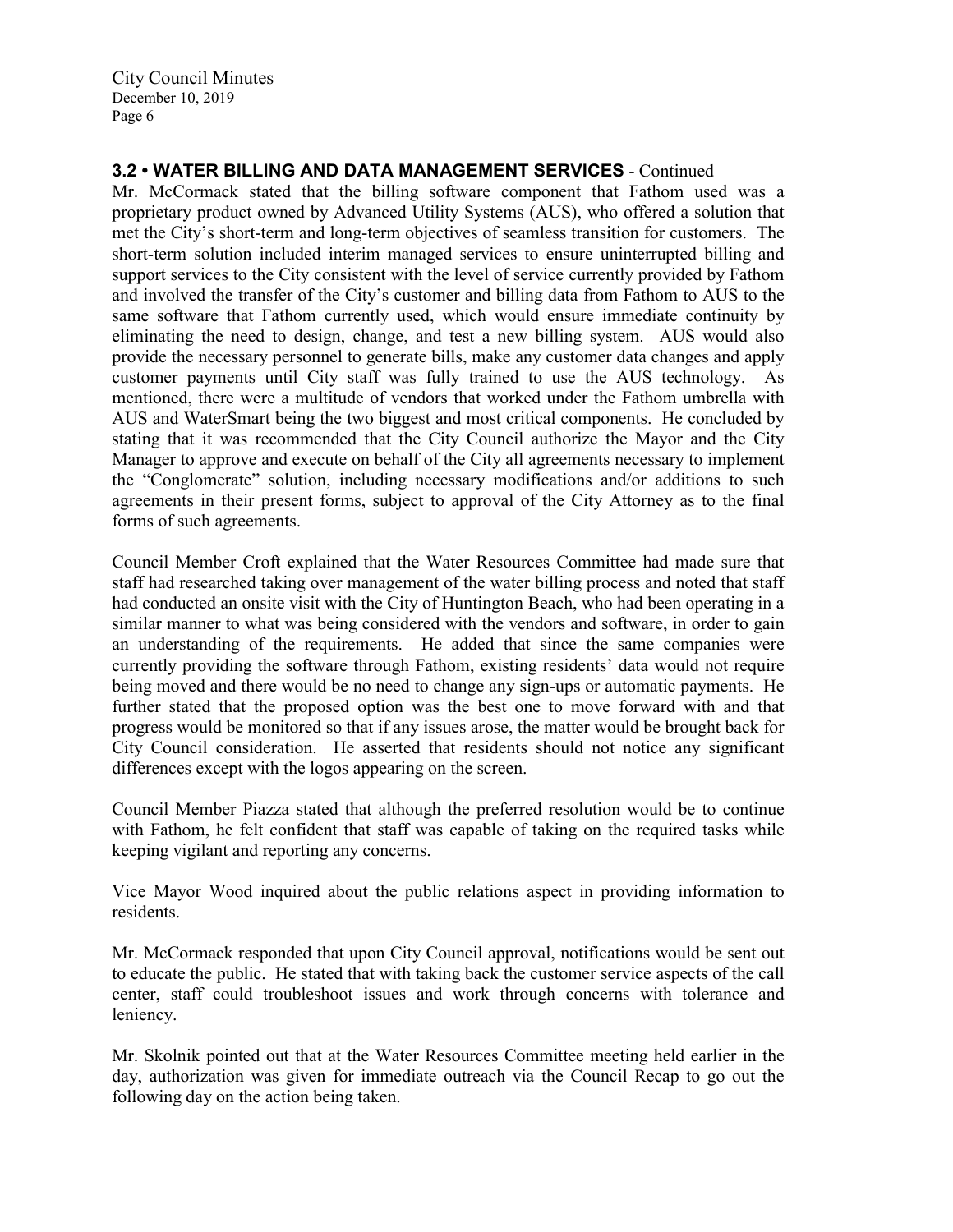# **3.2 • WATER BILLING AND DATA MANAGEMENT SERVICES** - Continued

Responding to Vice Mayor Wood's questions, Mr. Skolnik clarified that the Mayor and City Manager were authorized to make minor changes as a sort of check and balance. He added that the approval to authorize execution of the agreement by the Mayor and City Manager was to accommodate their respective schedules and allow for signing when the documents were ready. He stated that the intention was that modifications were to be approved by them collaboratively, but giving either one of them signature authority.

COUNCIL MEMBER DUBOIS MOVED AND COUNCIL MEMBER CROFT SECONDED TO APPROVE STAFF'S RECOMMENDATIONS. UPON ROLL CALL VOTE, THE MOTION WAS APPROVED:

. . .

AYES: COUNCIL MEMBERS: Croft, DuBois, Wood, Piazza and Rogers NAYS: COUNCIL MEMBERS: None

### **3.3 • PLANT 27 FILTER UNDERDRAIN REPLACEMENT PROJECT**

Jason Wen, Director of Water Resources, made a presentation based on the report in the agenda and stated that Well 27 was drilled in 2006 but had not been placed into operation due to chemicals found in the well. In 2009, Plant 27, including three pressure filter vessels and the associated control facilities, had been constructed to treat the water quality issues from Well 27. Since 2010, Well 27 and its treatment system had been in operation without encountering any major issues. In the 2017 routine reservoir inspection, staff noticed small amounts of black sediments at the bottom of the reservoir where Well 27 discharges into. Staff contacted the treatment system designer and manufacturer, Pureflow Filtration Division of California Environmental Control, Inc. (Pureflow) for a follow up inspection, where they concluded that the PVC underdrains in the filter vessels had likely cracked and were allowing media to leak through. Pureflow recommended that the broken PVC underdrains be replaced. In addition to the urgent nature of the project, there were other concerns should a different vendor be selected through the standard bidding process. Plant 27 treatment system was highly specialized and specifically designed for the Well 27 production and water quality. As the original designer and equipment provider, Pureflow had the best understanding of the performance and operating requirements of the treatment system. After consideration by the Council Water Resources Committee at its meeting held on November 5, 2019, it was their recommended that the City Council award the proposed emergency repair work on a sole source basis to Pureflow. Mr. Wen stated it was staff's recommendation that the City Council appropriate \$359,750 in Water Fund Reserves for the Plant 27 Filter Underdrain Replacement Project; award a contract to Pureflow for Plant 27 underdrains replacement in the amount of \$275,500 and replacement of the three valves in the amount of \$51,250; authorize staff to approve a cumulative total of contract change orders, as needed, not to exceed \$33,000; and authorize the Mayor to sign the contract in a form approved by the City Attorney.

Council Member Croft explained that these types of projects were specifically timed for the winter when there was low demand. He further stated that the option of replacing the PVC with stainless steel, although slightly more expensive, would provide a much longer lifespan and noted that there were adequate funds in the Water Capital Fund for the project.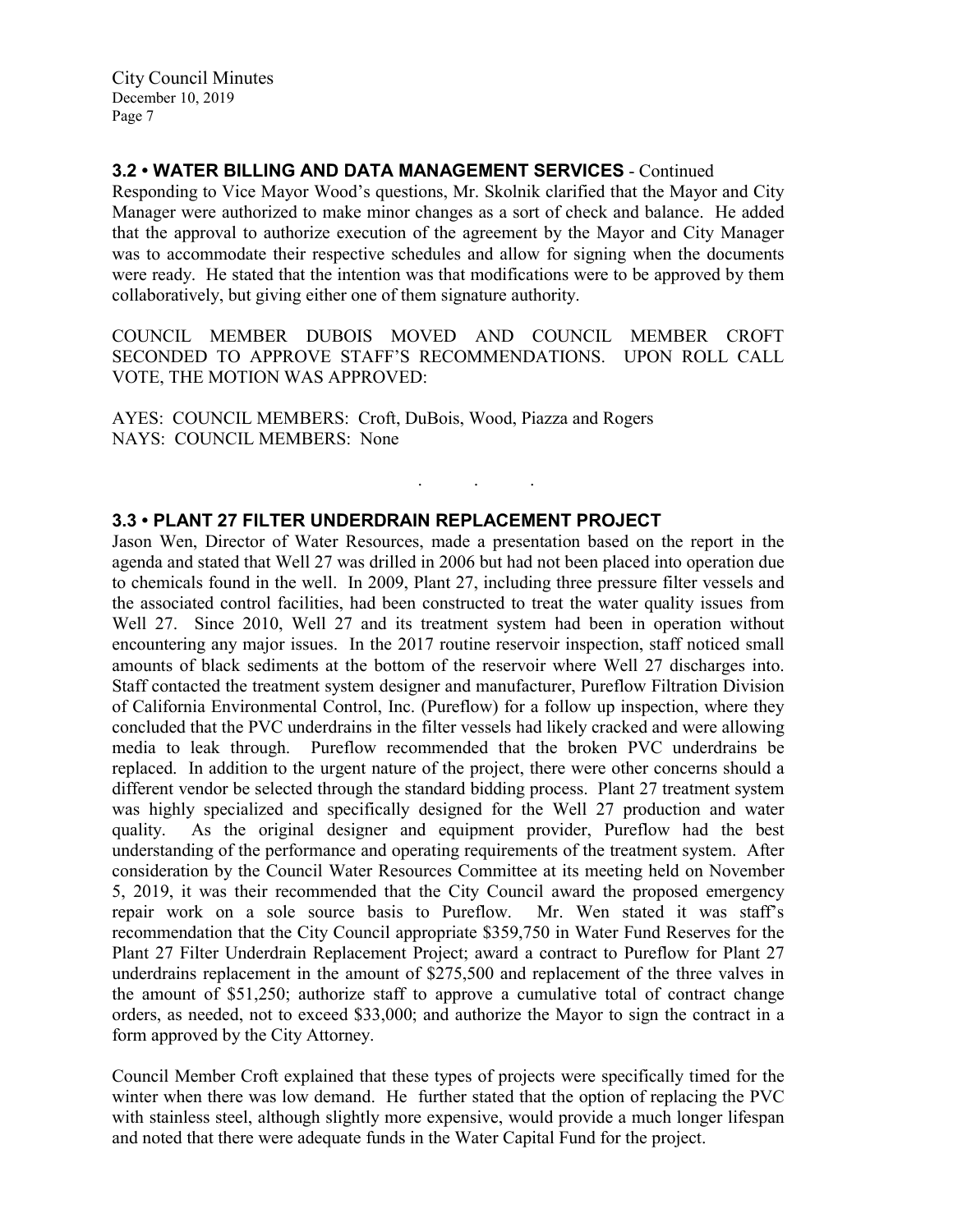**3.3 • PLANT 27 FILTER UNDERDRAIN REPLACEMENT PROJECT** - Continued Mr. Skolnik stated that based on the emergency nature of the proposed project, it required the City Council to make the findings that the urgency described in the staff report constituted an emergency requiring immediate action and that due to the proprietary nature of the treatment system as described, the project met the criteria for a sole source contract.

COUNCIL MEMBER CROFT MOVED AND VICE MAYOR WOOD SECONDED TO APPROVE STAFF'S RECOMMENDATIONS AND BASED ON THE EMERGENCY NATURE OF THE PROJECT, THE CITY COUNCIL FINDS THAT THE URGENCY DESCRIBED IN THE STAFF REPORT CONSTITUTES AN EMERGENCY REQUIRING IMMEDIATE ACTION AND THAT DUE TO THE PROPRIETARY NATURE OF THE TREATMENT SYSTEM AS DESCRIBED, THE PROJECT MEETS THE CRITERIA FOR A SOLE SOURCE CONTRACT. UPON ROLL CALL VOTE, THE MOTION WAS APPROVED:

AYES: COUNCIL MEMBERS: CROFT, DUBOIS, WOOD, PIAZZA AND ROGERS NAYS: COUNCIL MEMBERS: NONE

Mayor Rogers and Council Member DuBois recognized in the audience Planning and Environment Commissioner Linda Manis and her cousin, Vicky, who was visiting from Barstow and assisted with the Christmas Cards for Veterans project.

. . .

### **SUCCESSOR AGENCY ACTIONS**

1. Approval of Recognized Obligation Payment Schedule for July 1, 2020 Through June 30, 2021 - ROPS 20-21

The Finance and Administrative Services Director made a presentation based on the report in the agenda and briefly summarized that since the State's dissolution of redevelopment agencies in February of 2012, Lakewood's Successor Agency had been providing the State with still remaining redevelopment financial obligations for review and repayment per State law. The State has developed the Recognized Obligations Payment Schedule, otherwise known as the ROPs that had specific protocols for the repayments to be made. The ROPs under consideration was for the period July 1, 2020, through June 30, 2021, and included the repayment of housing fund loans, unfunded liabilities and loans previously made by the City to the Redevelopment Agency. Upon approval the ROPs would be presented to the Los Angeles County Oversight Board in January for their consideration and subsequent submittal to the State. Mr. Gomez stated it was recommended that the City Council approve the Recognized Obligations Payment Schedule for July 1, 2020 Through June 30, 2021 – ROPS 20-21.

COUNCIL MEMBER CROFT MOVED AND COUNCIL MEMBER DUBOIS SECONDED TO APPROVE THE RECOGNIZED OBLIGATIONS PAYMENT SCHEDULE FOR JULY 1, 2020 THROUGH JUNE 30, 2021. UPON ROLL CALL VOTE, THE MOTION WAS APPROVED:

AYES: COUNCIL MEMBERS: Croft, DuBois, Wood, Piazza and Rogers NAYS: COUNCIL MEMBERS: None